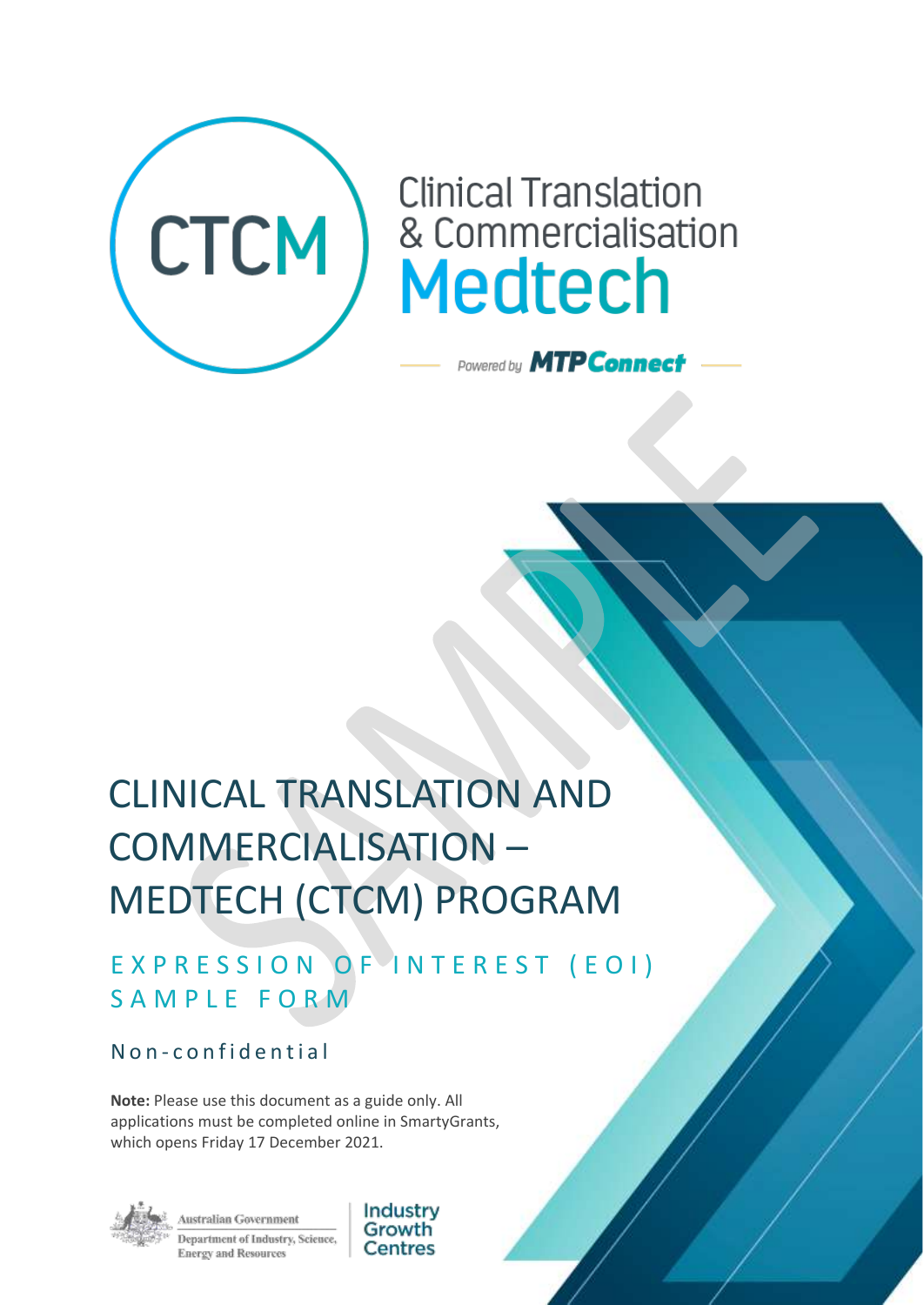## **CONTENTS**

| 1.0 Clinical Translation and Commercialisation - Medtech Program, Round 1 Call 4 |  |
|----------------------------------------------------------------------------------|--|
|                                                                                  |  |
|                                                                                  |  |
|                                                                                  |  |
|                                                                                  |  |
|                                                                                  |  |
|                                                                                  |  |
|                                                                                  |  |
|                                                                                  |  |
|                                                                                  |  |
|                                                                                  |  |
|                                                                                  |  |
|                                                                                  |  |
|                                                                                  |  |
|                                                                                  |  |
|                                                                                  |  |
|                                                                                  |  |
|                                                                                  |  |
|                                                                                  |  |
|                                                                                  |  |
|                                                                                  |  |
|                                                                                  |  |
|                                                                                  |  |
|                                                                                  |  |
|                                                                                  |  |
|                                                                                  |  |
|                                                                                  |  |
|                                                                                  |  |
|                                                                                  |  |
|                                                                                  |  |
|                                                                                  |  |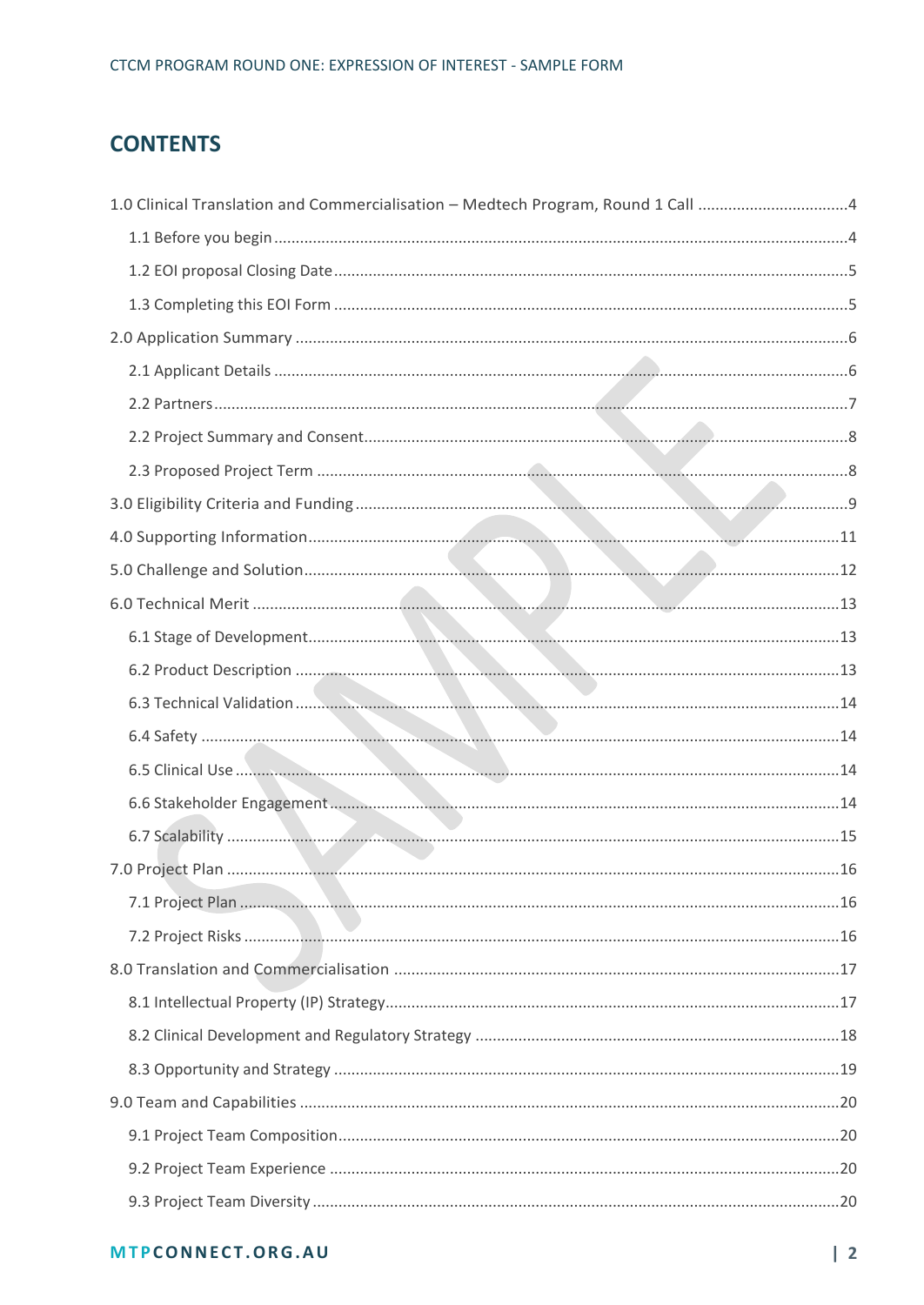#### CTCM PROGRAM ROUND ONE: EXPRESSION OF INTEREST - SAMPLE FORM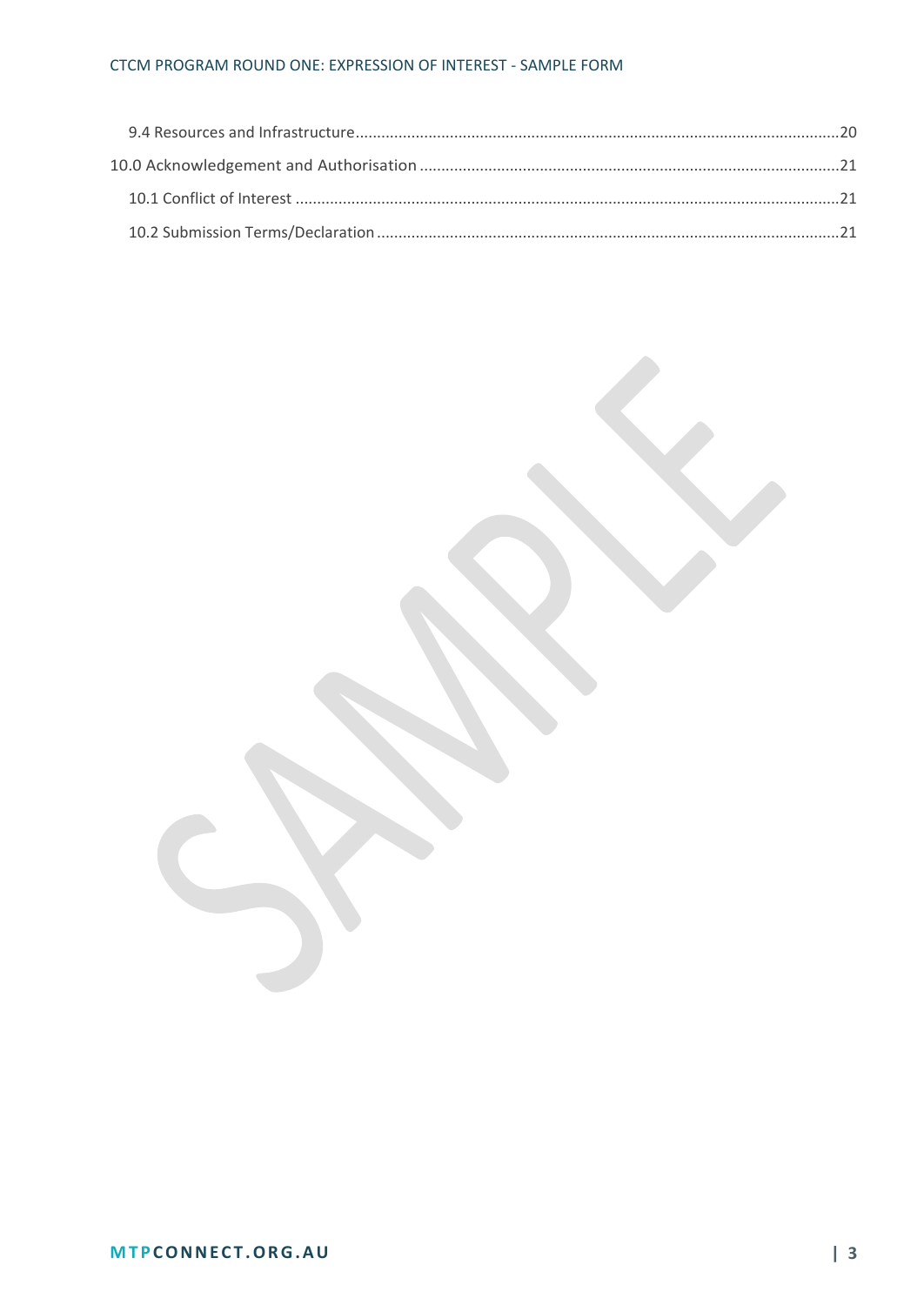## <span id="page-3-0"></span>**1.0 CLINICAL TRANSLATION AND COMMERCIALISATION – MEDTECH PROGRAM, ROUND 1 CALL**

- Expressions of interest (EOI) are now open for funding of between \$250,000 and \$1.5 million to support early clinical development of medical devices with commercial potential.
- This funding is being made available through the first round of the \$19.75 million Clinical Translation and Commercialisation - MedTech (CTCM) program, an initiative of the Medical Research Future Fund.
- The CTCM program is operated by MTPConnect in partnership with Medical Technology Association of Australia (MTAA), Medical Device Partnering Program (MDPP), Cicada Innovations (CI), the BridgeTech Program and Therapeutic Innovation Australia.
- For the purposes of this call, medical devices are defined by section 41BD of the *Therapeutic Goods Act 1989* and further informed by the Therapeutic Goods (Articles that are Medical Devices) Specification 2014. In summary, medical devices:
	- o Are used for humans
	- o are intended to diagnose, prevent, monitor, treat or alleviate a disease or injury, or modify or monitor anatomy or physiological functions of the body
	- o generally achieve their purpose by a physical, mechanical or chemical action
- Activities supported will include, but are not limited to, product development and product testing, clinical trial activity and regulatory support.

#### <span id="page-3-1"></span>**1.1 BEFORE YOU BEGIN**

This funding is available through a competitive process.

The project term for funded CTCM Round 1 projects is a maximum of 24-months.

Applicants are encouraged to read the CTCM funding Guidelines carefully before commencing an application.

To be eligible for consideration, applications must satisfy all the requirements set out in the CTCM funding Guidelines. An application may be considered ineligible and excluded from further consideration if it contravenes an eligibility rule or other requirement as set out in the Guidelines.

Application to the CTCM program is a multi-step process:

**Phase I Expression of Interest (EOI):** All eligible projects are to be submitted as a non-confidential EOI. EOIs need to clearly articulate the challenge and solution, outline completed and/or planned technical and commercial activities (substantiated with non-confidential data) and describe the strengths of the project team. EOIs will be evaluated by the CTCM Selection Panel using selection criteria published in the CTCM funding Guidelines.

The most meritorious EOIs, as determined by the CTCM Selection Panel, will be invited to progress to Phase II. The merits of an application are based on how well it meets the selection criteria and how it compares to other eligible applications.

**Phase II Consultation:** Applicants who reach Phase II will be assigned a CTCM program partner – MTAA, MDPP or CI – for consultations which will be held via videoconference as required.

The outcome of the consultation and further evaluation will be assessed by the CTCM Selection Panel. The most meritorious applications, as determined by the CTCM Selection Panel, post-Phase II consultation, will be invited to progress to Phase III.

**Phase III Full Proposal:** Full Proposal applications will expand on the EOI application to more comprehensively address the selection criteria.

Full Proposal applications will be reviewed by the CTCM Investment Panel, an independent, national and international panel of clinical, research, consumer/community and commercial experts, against the selection

#### **M T P C O N N E C T . O R G . A U | 4**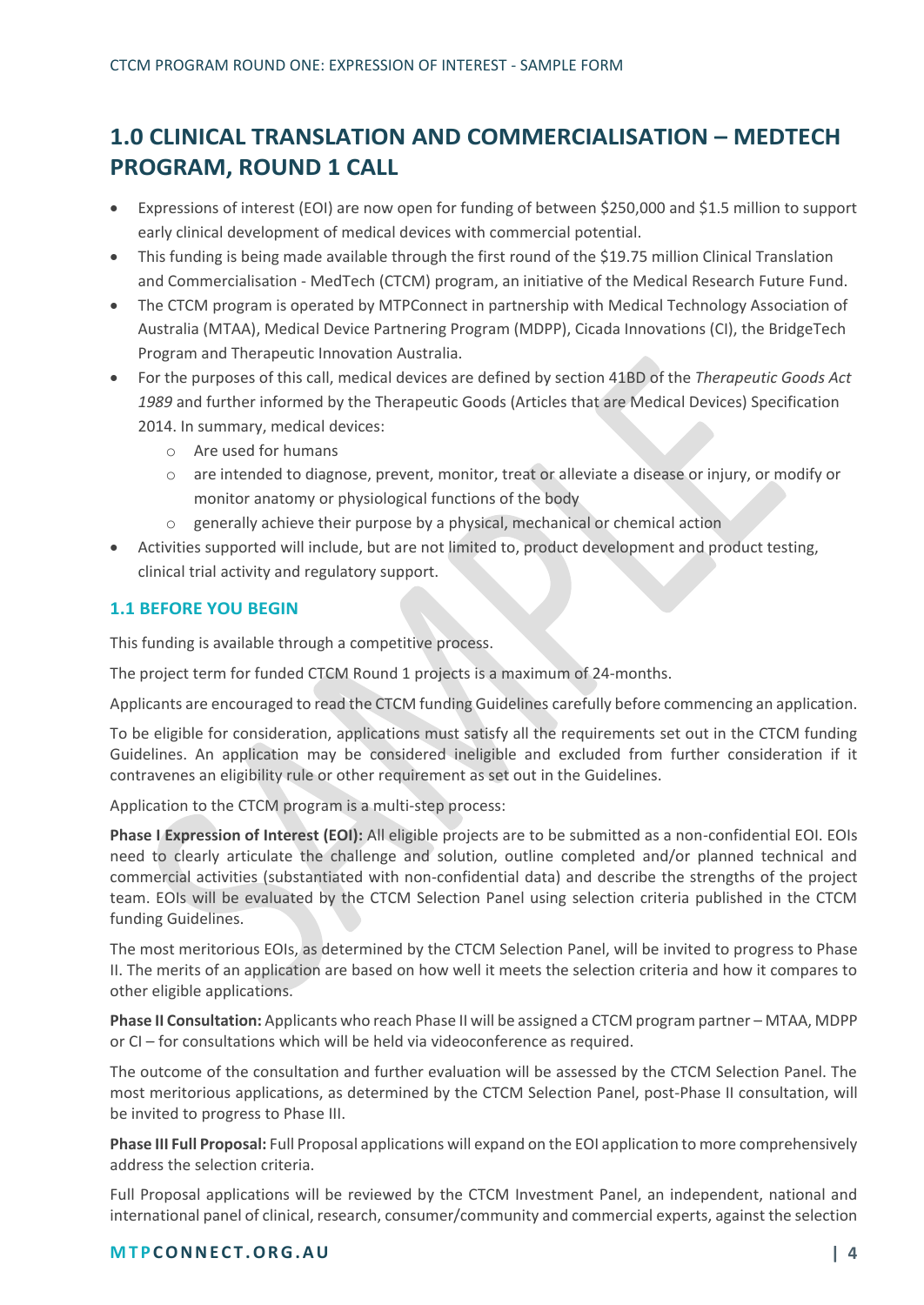criteria articulated in the CTCM projects funding Guidelines. The CTCM Investment Panel will make recommendations for funding award to the most meritorious Full Proposals. Funding recommendations must be approved by the CTCM Steering Committee.

**Funding Award:** Applicants whose proposals are awarded funding will enter into a funding agreement with MTPConnect to receive up to \$1.5 million over the defined project term to be paid in accordance with the agreed budget and a quarterly payment schedule.

#### <span id="page-4-0"></span>**1.2 EOI PROPOSAL CLOSING DATE**

EOI submission closes on **Friday 11 March 2022 at 16:00 AEDT (Australian Eastern Daylight Time)**. Late applications will not be accepted.

#### <span id="page-4-1"></span>**1.3 COMPLETING THIS EOI FORM**

Please note that the nominated project lead will receive all correspondence throughout the CTCM projects funding application process. Please check your junk/spam mailbox to confirm that correspondence has not been incorrectly filtered out of your inbox.

Please do not use abbreviations unless fully explained.

Where any data are provided to support the EOI, please indicate if this is from your own research, or from another research group or from existing literature. Please provide clear in-text references to supporting data uploaded.

Any supporting documentation requested as an upload must be prepared in accordance with the instructions outlined in the application form. Any page over what is requested will not be reviewed.

Questions marked with an asterisk (\*) are required. Please do not leave any answers blank. State for instance "not applicable" or "unknown at this stage".

For assistance in completing the EOI form, please contact:

• MTPConnect via ctcm@mtpconnect.org.au

For any technical enquiries, please contact the SmartyGrants Help Hub:

- +61 3 9320 6888
- [service@](mailto:service@smartygrants.com.au)smartygrants.com.au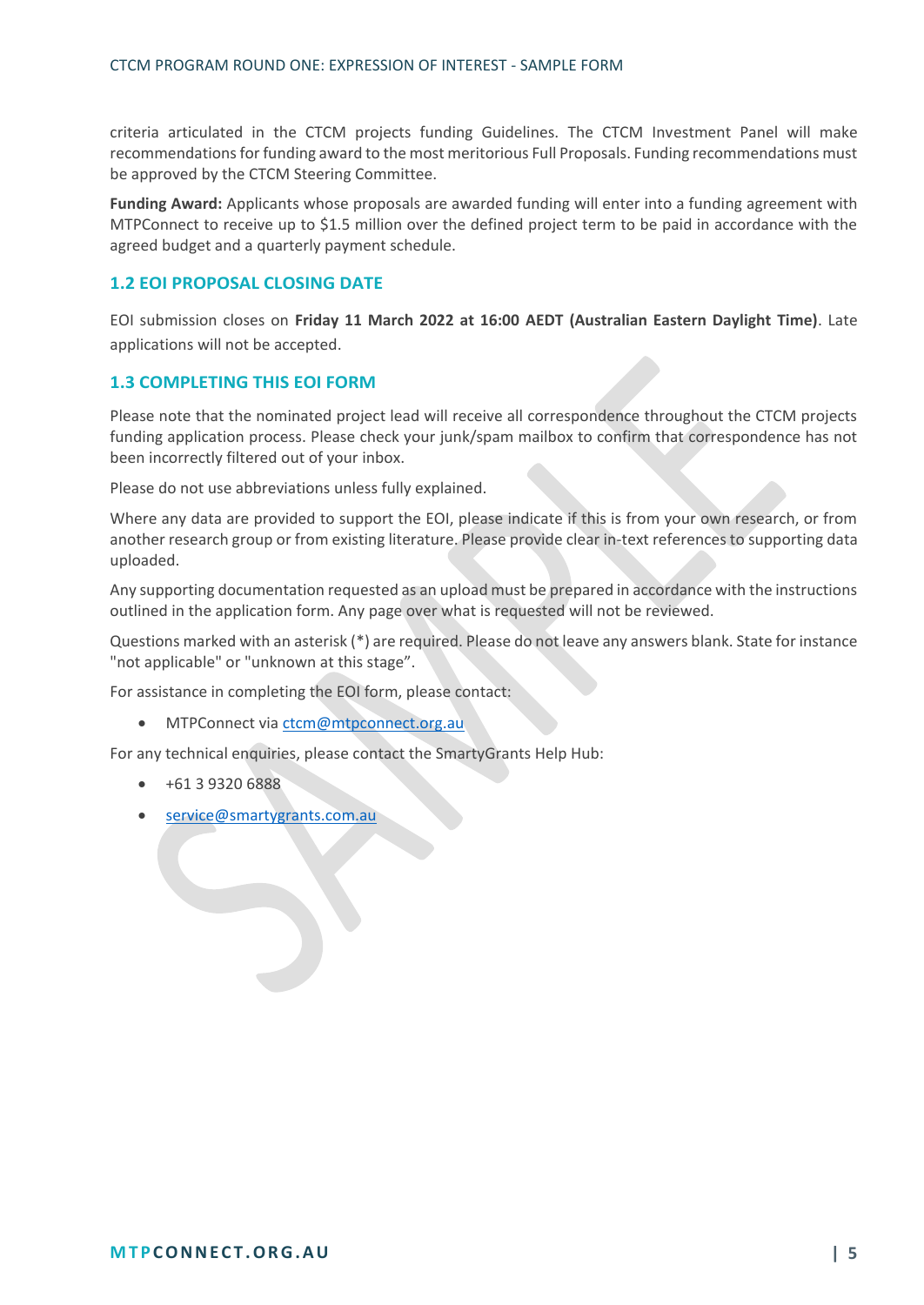## <span id="page-5-0"></span>**2.0 APPLICATION SUMMARY**

#### <span id="page-5-1"></span>**2.1 APPLICANT DETAILS**

Organisation Name \*

Organisation ABN \*

Organisation Address \*

SmartyGrants requires Address Line 1, Suburb/Town, State, Postcode and Country to be completed.

Organisation Website \*

Total number of staff employed by your organisation \*

Total number of staff based in Australia \*

Project Lead \*

| <b>Title</b> | <b>First Name</b> | Last Name |
|--------------|-------------------|-----------|
|              |                   |           |

Position \*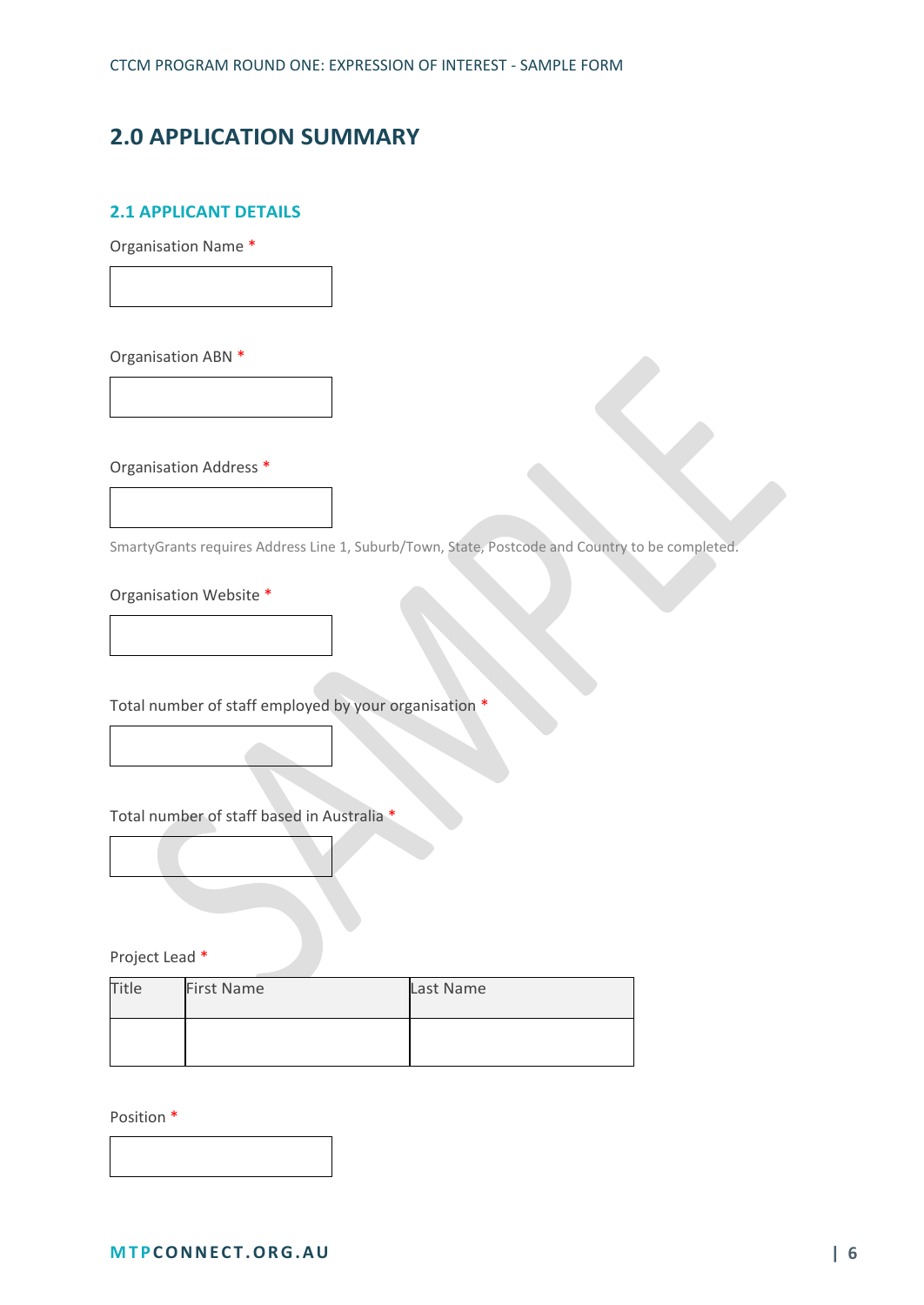#### CTCM PROGRAM ROUND ONE: EXPRESSION OF INTEREST - SAMPLE FORM

#### Role in Proposed Project \*

Must be no more than 10 words.

#### Gender of Project Lead \*

☐ Male

☐ Female

☐ Diverse gender identity

□ Prefer not to say

#### Phone number \*

Must be an Australian phone number.

#### Primary email address \*

Must be an email address.

#### <span id="page-6-0"></span>**2.2 PARTNERS**

Does this project involve partner/s? \*

Yes □ No □

If yes:

#### Partner/s:

| Organisation<br>Name | <b>ABN</b> | Address | Website |
|----------------------|------------|---------|---------|
|                      |            |         |         |
|                      |            |         |         |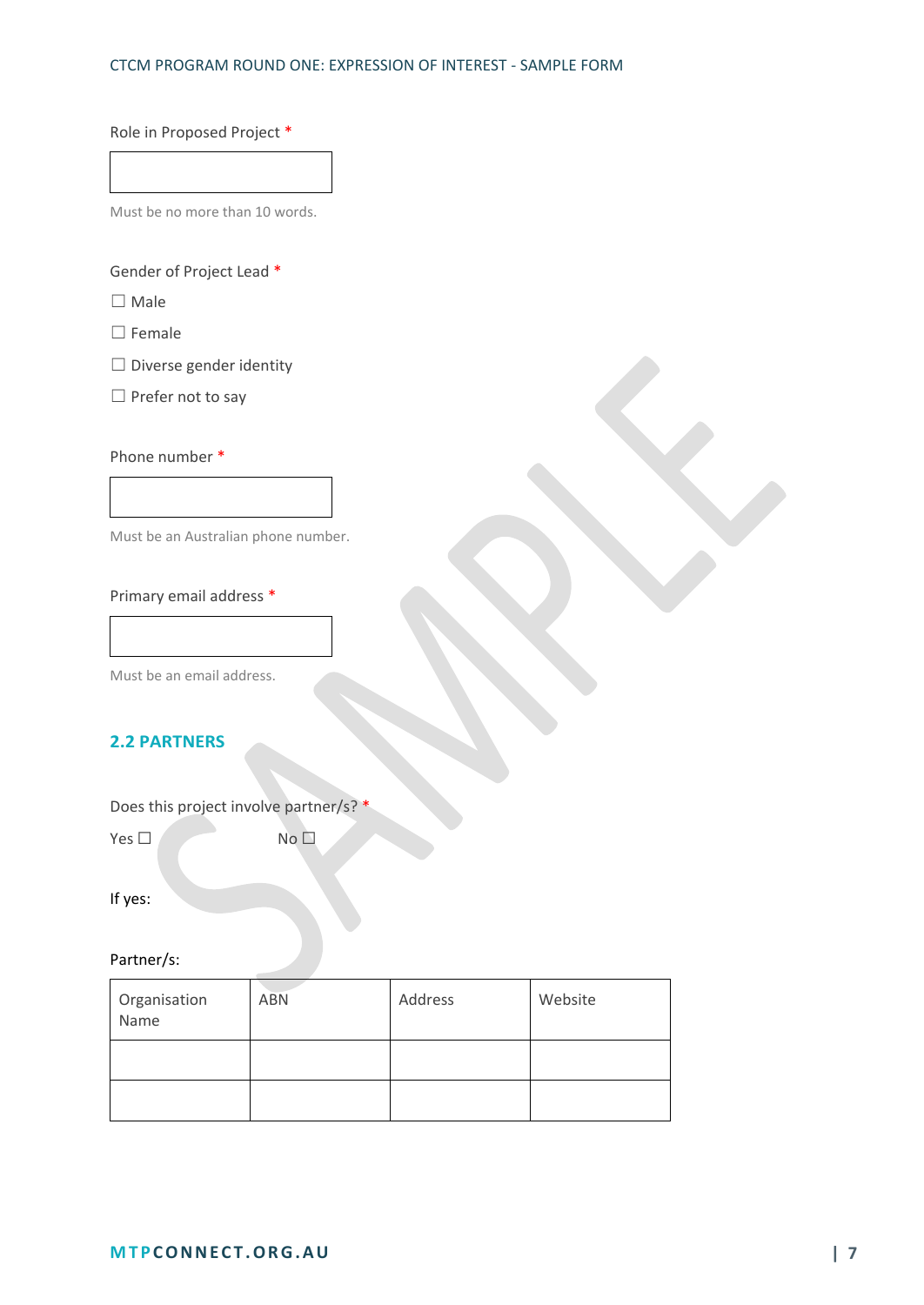#### <span id="page-7-0"></span>**2.2 PROJECT SUMMARY AND CONSENT**

Project title \*

Must be no more than 20 words.

Please provide a public summary of your project. \*

Must be no more than 150 words.

Describe the specific objectives of the project. \* [Tips: these could be listed as bullet points]

Must be no more than 125 words.

#### <span id="page-7-1"></span>**2.3 PROPOSED PROJECT TERM**

Please note, projects must not be longer than 24 months.

#### Proposed Start Date \*

Must be a date and between 1/9/2022 and 30/11/2022.

#### Proposed End Date \*

End Date must be no later than 24 months after the Start Date.

#### Length of Project \*

In months (must be equal or less than 24 months).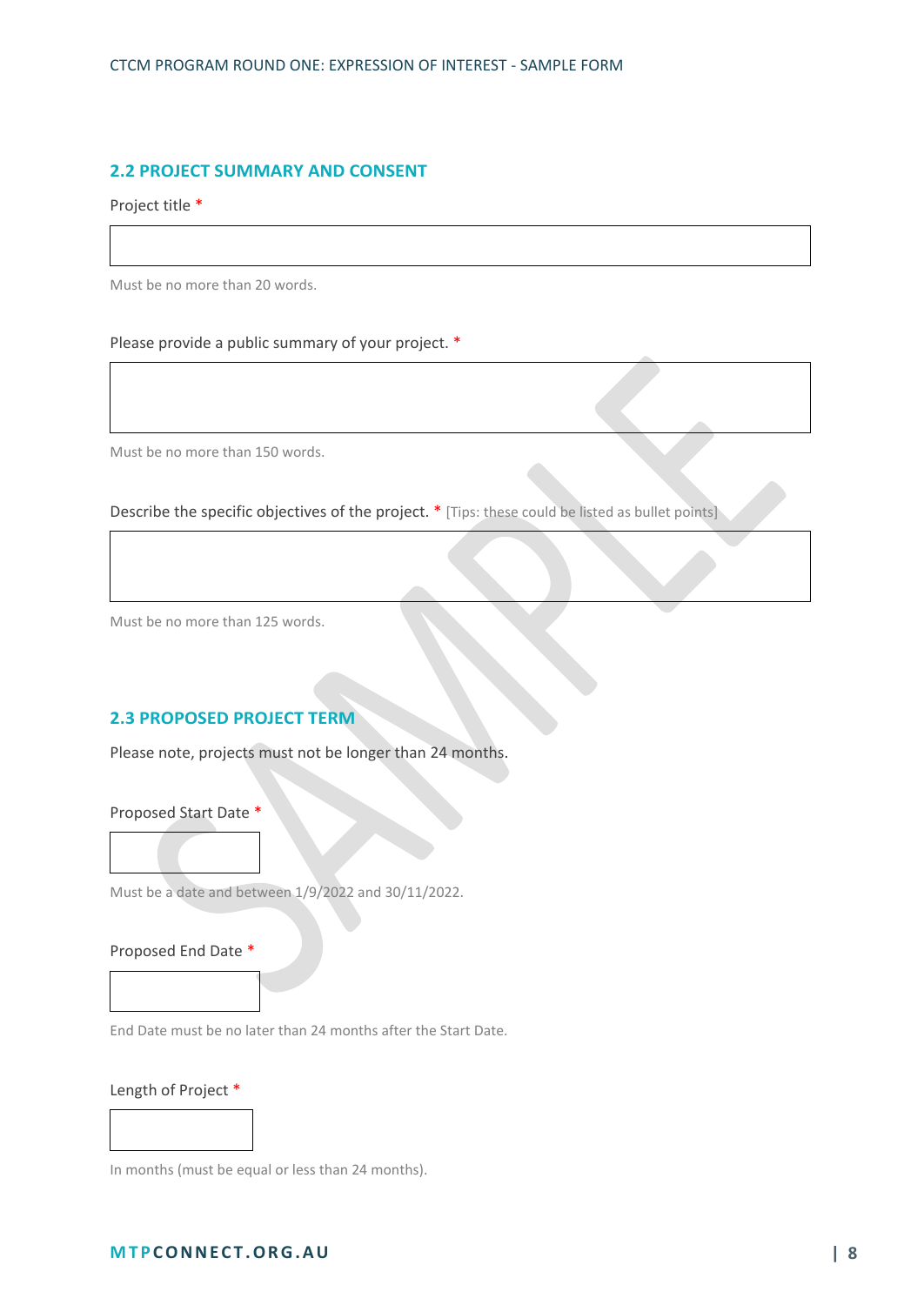## <span id="page-8-0"></span>**3.0 ELIGIBILITY CRITERIA AND FUNDING**

Is the organisation applying an Australian enterprise and MRFF eligible organisation as defined by the [Medical](https://www.legislation.gov.au/Details/C2019C00079)  [Research Future Fund Act 2015,](https://www.legislation.gov.au/Details/C2019C00079) sub-section 24? \*

 $\Box$  Yes  $\Box$  No

State the funding amount requested through the CTCM program (all values must be in AUD and GST exclusive) \*

 $\overline{S}$ 

Total amount must be between AUD \$250,000 and \$1,500,000.00.

Will the required co-contributions (minimum 50%) be available from the start date? \*

| $\Box$ Yes<br>$\Box$ No |  |
|-------------------------|--|
|-------------------------|--|

[Tips: Applicants are required to provide a co-contribution to the value of at least 50% of the CTCM funding requested. For example, if you are requesting \$1,000,000 CTCM funding, the co-contribution should equal at least \$500,000.] Additional in-kind or cash contributions above the 50% threshold will be viewed favourably.

Outline the source and amount of the co-contribution to the project (all values must be in AUD and GST exclusive), any additional in-kind or cash co-contributions to the project and comment on the level of commitment (e.g., in-kind committed, cash investment secured, fundraising, discussions etc.) and any relevant key dates. Please include all partner organisations, even where they aren't making an in-kind or cash contribution.\*

| Source of Contribution (Organisation) | In-kind | Cash | Comments |
|---------------------------------------|---------|------|----------|
|                                       |         |      |          |
|                                       |         |      |          |
| Total                                 |         |      |          |

Are the activities described in this project already fully or partially funded by another grant program or other investment? \*

 $\square$  Yes  $\square$  No

If yes, please outline which activities are supported and the source of this funding. \*

Must be no more than 100 words.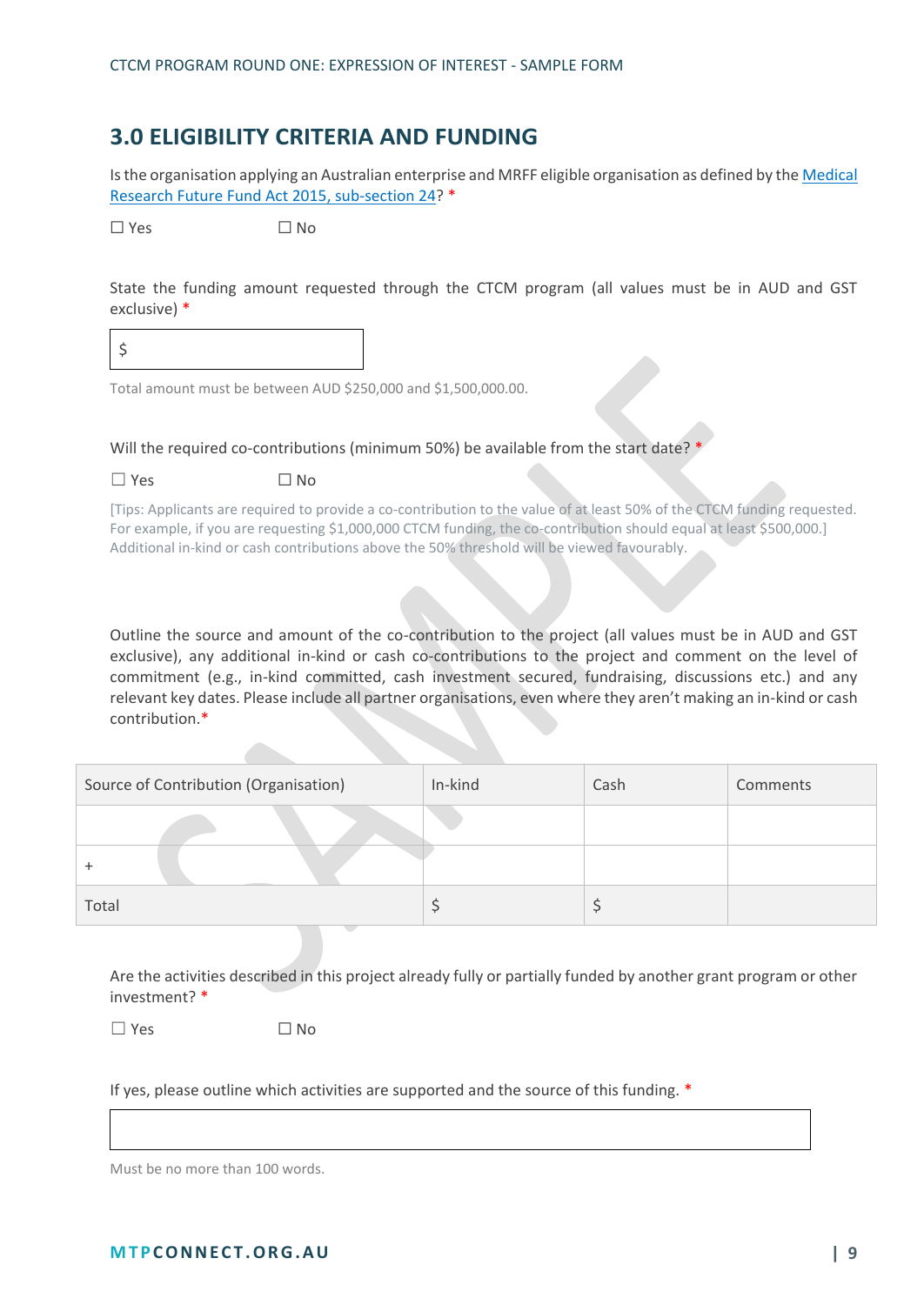If applicable, provide details of any pending applications that may fully or partially fund the activities in this project.

Must be no more than 100 words.

Do you control or have the legal right to access and use the relevant know-how and/or existing and/or potential intellectual property (IP), that will be necessary to undertake the proposed activities of the project and to translate or commercialise the product(s)/solution(s)? \* [Tips: if you select no or partially, please contact MTPConnect to discuss your eligibility.]

\*

 $\square$  Yes  $\square$  No  $\square$  Partially

If you selected 'No' or 'Partially', please explain how you will obtain the rights or why you will not need them.

Must be no more than 100 words.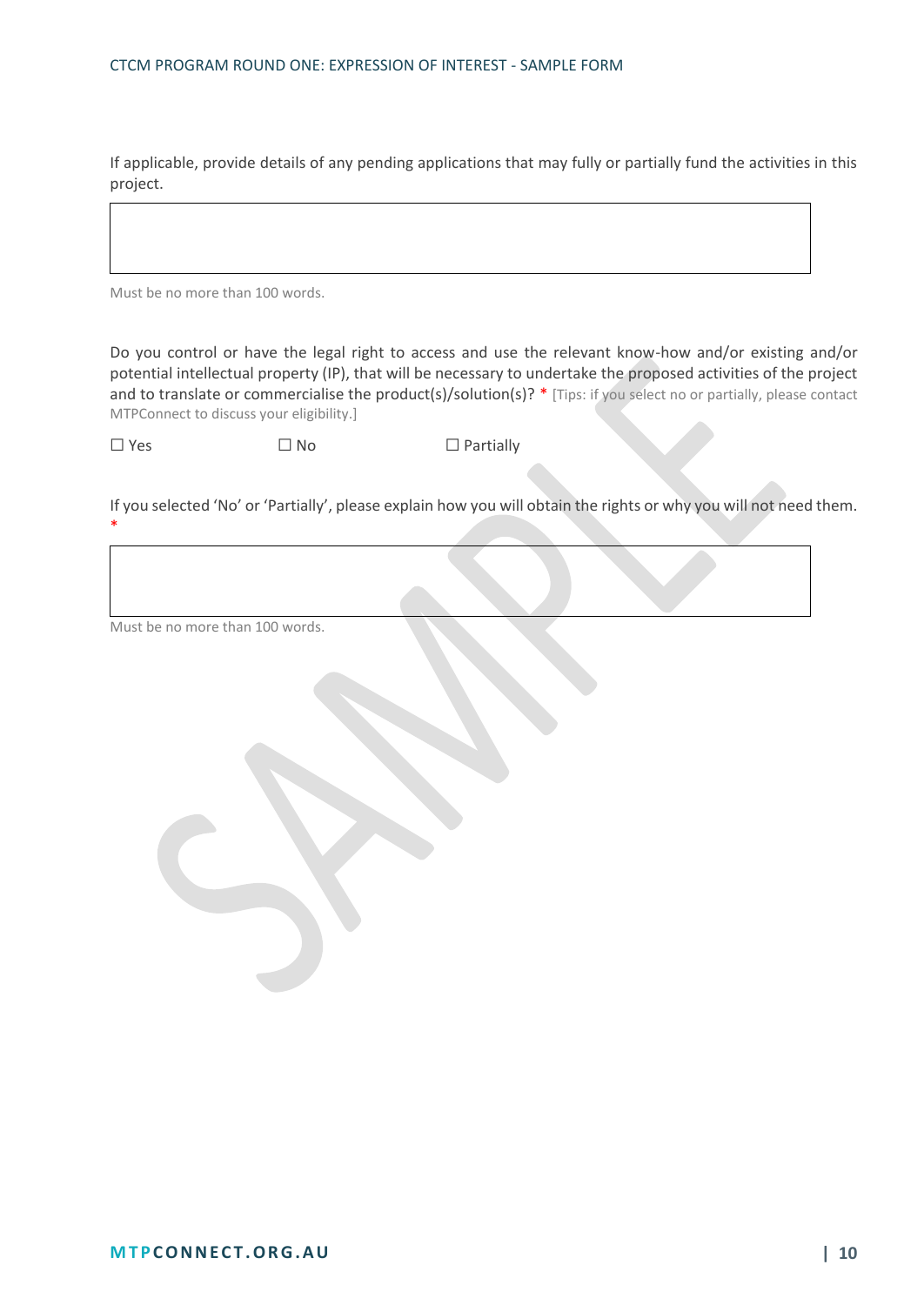## <span id="page-10-0"></span>**4.0 SUPPORTING INFORMATION**

In order to support your EOI, a single, one-page document may be uploaded below. This supporting information document is limited to data, figures and references and any other text not directly referring to figures will not be assessed. Up to six legible figures (relevant tables, graphs, images, diagrams, designs and/or drawings) can be included that are clearly labeled in Calibri font of size no smaller than 11 pt. All figures and/or pages over these specified limits will not be reviewed. Please note that EOIs are to be nonconfidential.

In-text responses should reference the relevant figure/table number.

Please attach the single document as a pdf with a file name in the following format: CTCMR1XXX\_Organisation Name\_Supporting Information

**Attach a file:**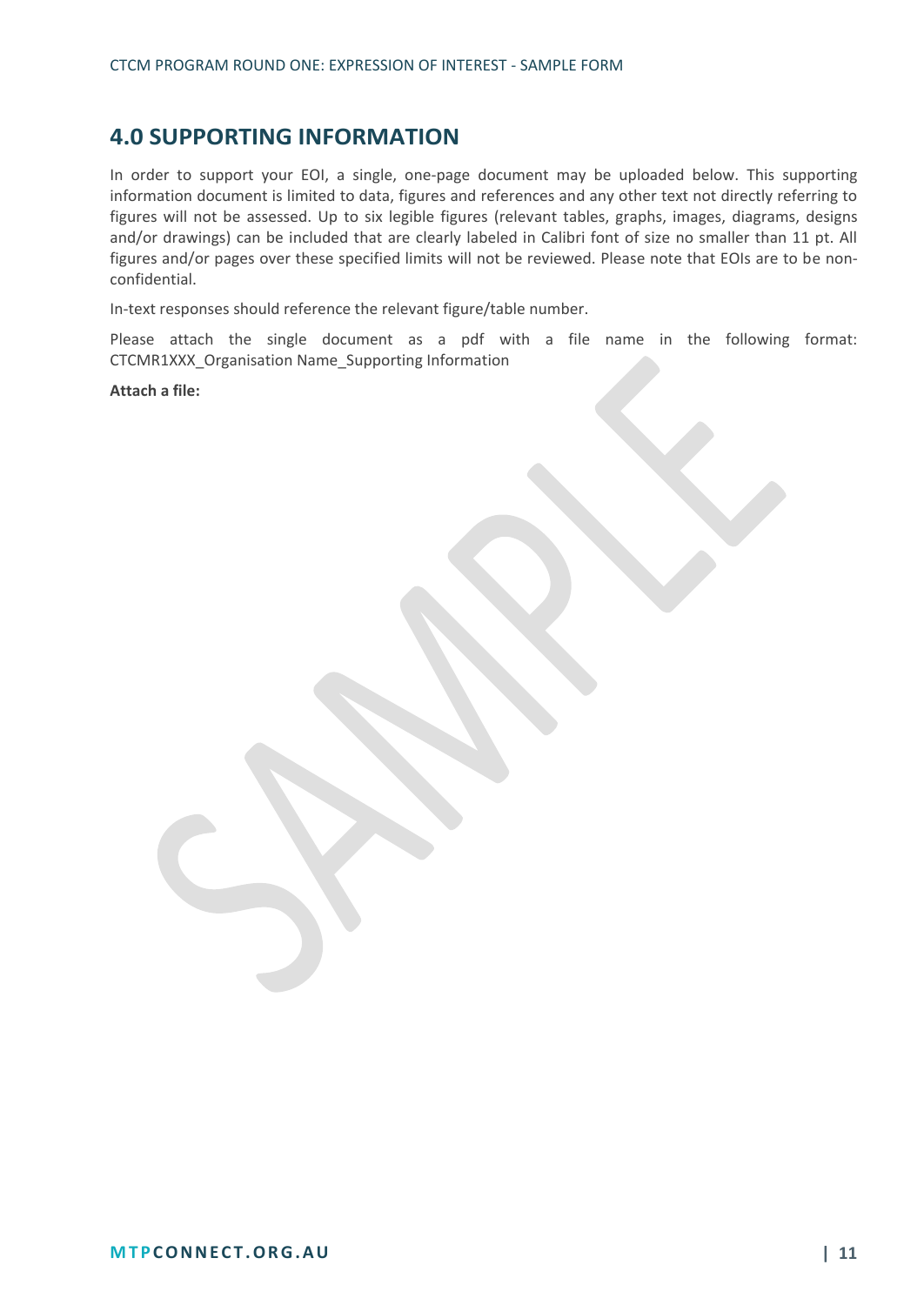## <span id="page-11-0"></span>**5.0 CHALLENGE AND SOLUTION**

Describe and provide evidence of the unmet medical need (including prevalence, mortality and quality of life impacts, health economic factors etc). [Tips: reference supporting data/evidence as appropriate.] \*

Must be no more than 200 words.

Briefly describe your product/solution. Outline, and quantify where possible, your value proposition. \* [Tips: e.g. efficacy, safety, accessibility, cost, ease-of-use. Consider value to relevant stakeholders – e.g., patients, clinicians, prospective partners, investors, health systems, users, payers etc. You may include commercial and/or health economic benefits]

Must be no more than 200 words.

Describe leading solutions currently on the market, and/or in clinical development, as well as emerging or indirect competitors, and your advantages over these competitors. How will your product/solution be differentiated? \*

Must be no more than 150 words.

Please describe how your project aligns with the [Modern Manufacturing Strategy](https://www.industry.gov.au/data-and-publications/make-it-happen-the-australian-governments-modern-manufacturing-strategy) and the [National](https://www.industry.gov.au/sites/default/files/February%202021/document/medical-products-national-manufacturing-priority-road-map.pdf)  [Manufacturing Priority Road Map for Medical Products.](https://www.industry.gov.au/sites/default/files/February%202021/document/medical-products-national-manufacturing-priority-road-map.pdf) \*

Must be no more than 150 words.

Describe other anticipated economic benefit of the project, including jobs creation opportunities and any other longer-term benefits. \*

Must be no more than 150 words.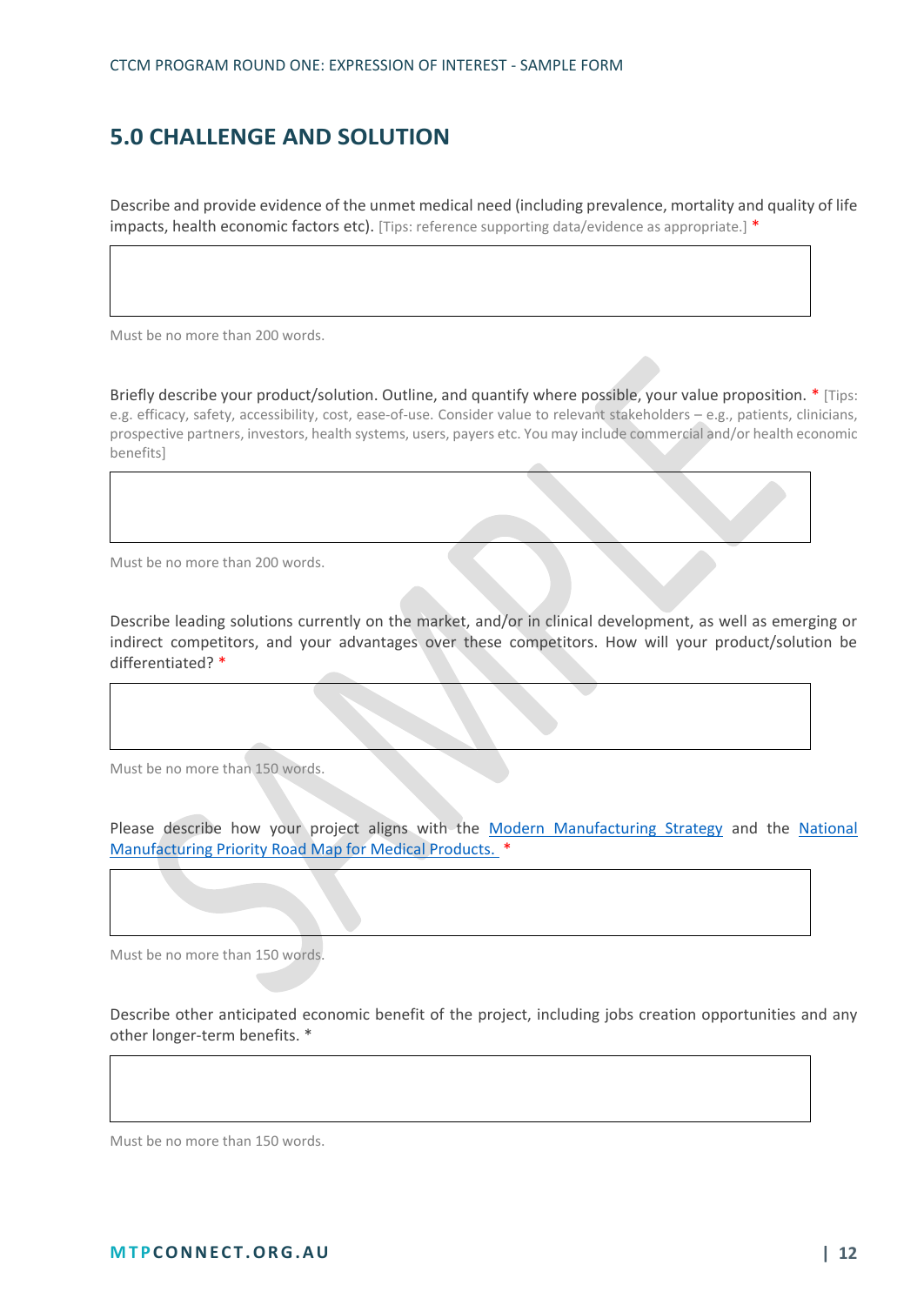## <span id="page-12-0"></span>**6.0 TECHNICAL MERIT**

#### <span id="page-12-1"></span>**6.1 STAGE OF DEVELOPMENT**

Indicate the Technology Readiness Level (TRL) that best describes the status of the medical device, now and at the end of the proposed CTCM project. Please note, projects that are not at least at TRL4 are outside of scope for this program. \*

| <b>Now</b> | <b>Project End</b> | <b>TRL</b>                                                                                                                      |
|------------|--------------------|---------------------------------------------------------------------------------------------------------------------------------|
|            |                    | TRL 4 – Technical proof-of-concept and safety of candidate<br>devices/systems demonstrated in defined laboratory/animal models. |
|            |                    | TRL 5 - Devices compared to existing modalities and indications for use<br>and equivalency demonstrated in model systems.       |
|            |                    | TRL 6 - Safety in humans demonstrated in clinical trial in small number<br>of patients.                                         |
|            |                    | TRL 7 - Clinical safety and effectiveness trials conducted in an<br>operational environment.                                    |
|            |                    | TRL 8 - Application for use has been approved, limited adoption of<br>device in market.                                         |
|            |                    | TRL 9 - Device is fully approved and in market worldwide.                                                                       |

Please provide detailed descriptions for each of the following questions.

#### <span id="page-12-2"></span>**6.2 PRODUCT DESCRIPTION**

Indicate the proposed medical device approach: \*

- $\Box$  Assessment/monitoring device
- □ General surgery or dental device
- ☐ In vitro diagnostic
- □ Medical Imaging
- □ Therapeutic device
- ☐ Other

Describe your device, including the key design features and how the technology works. Include justification for why your device is "clinical stage". Provide details of the prototype device, including in the attachment a drawing or photograph, if available.\*

Must be no more than 250 words.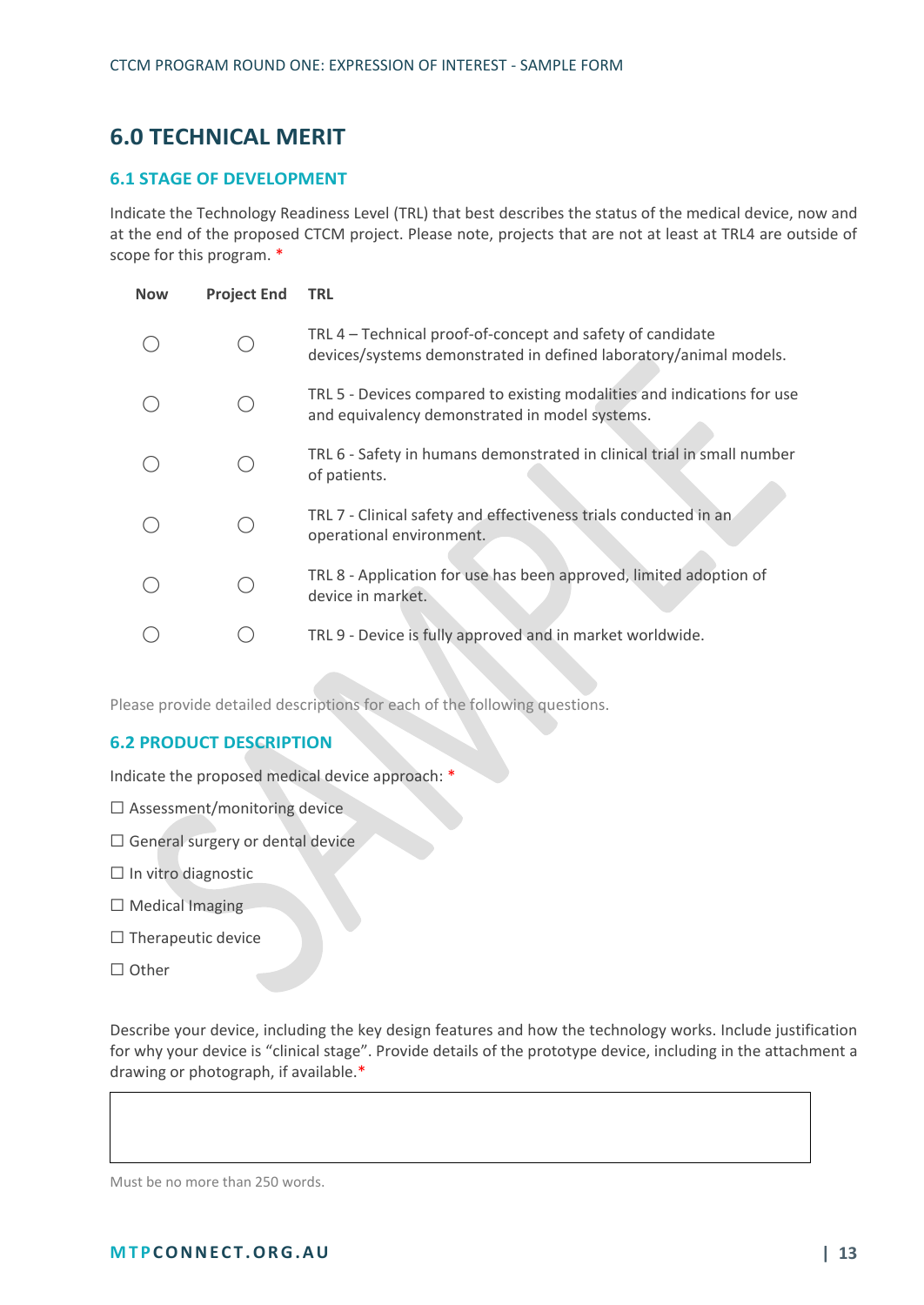#### <span id="page-13-0"></span>**6.3 TECHNICAL VALIDATION**

Describe the current stage of development of the device. Summarise evidence from key technical testing supporting medical use. Include data demonstrating efficacy of the device.  $*$  [Tips: results and data from benchtop testing, simulation, in tissue or organ models, animal models or human subjects. For diagnostic devices include evidence of diagnostic accuracy (e.g., sensitivity, specificity, ROC curve).]

Must be no more than 200 words.

#### <span id="page-13-1"></span>**6.4 SAFETY**

Provide evidence that the device is safe (safety studies completed to date, predicate devices or other publicly available data). Identify any further safety considerations and outline how they will be addressed. Cite the intended **[TGA classification](https://www.tga.gov.au/sme-assist/what-classification-my-medical-device)** of the device. \*

Must be no more than 150 words.

#### <span id="page-13-2"></span>**6.5 CLINICAL USE**

Explain and provide evidence of how feedback from end-users, clinicians and/or payers has informed the design and development of the device. Describe existing clinical workflows and articulate how the device will be incorporated into clinical practice. \* [Tips: this could include clinical survey or pilot trial results.]

Must be no more than 150 words.

#### <span id="page-13-3"></span>**6.6 STAKEHOLDER ENGAGEMENT**

Provide details and summarise feedback from other stakeholders who have been consulted on usability, acceptability and likely uptake of the device. Present evidence of demand from stakeholders over existing solutions. \* [Tips: stakeholders may include but are not limited to end-users, patients, advocacy groups, hospitals, local health authorities, funders, payers, manufacturers, supply chain partners.]

Must be no more than 200 words.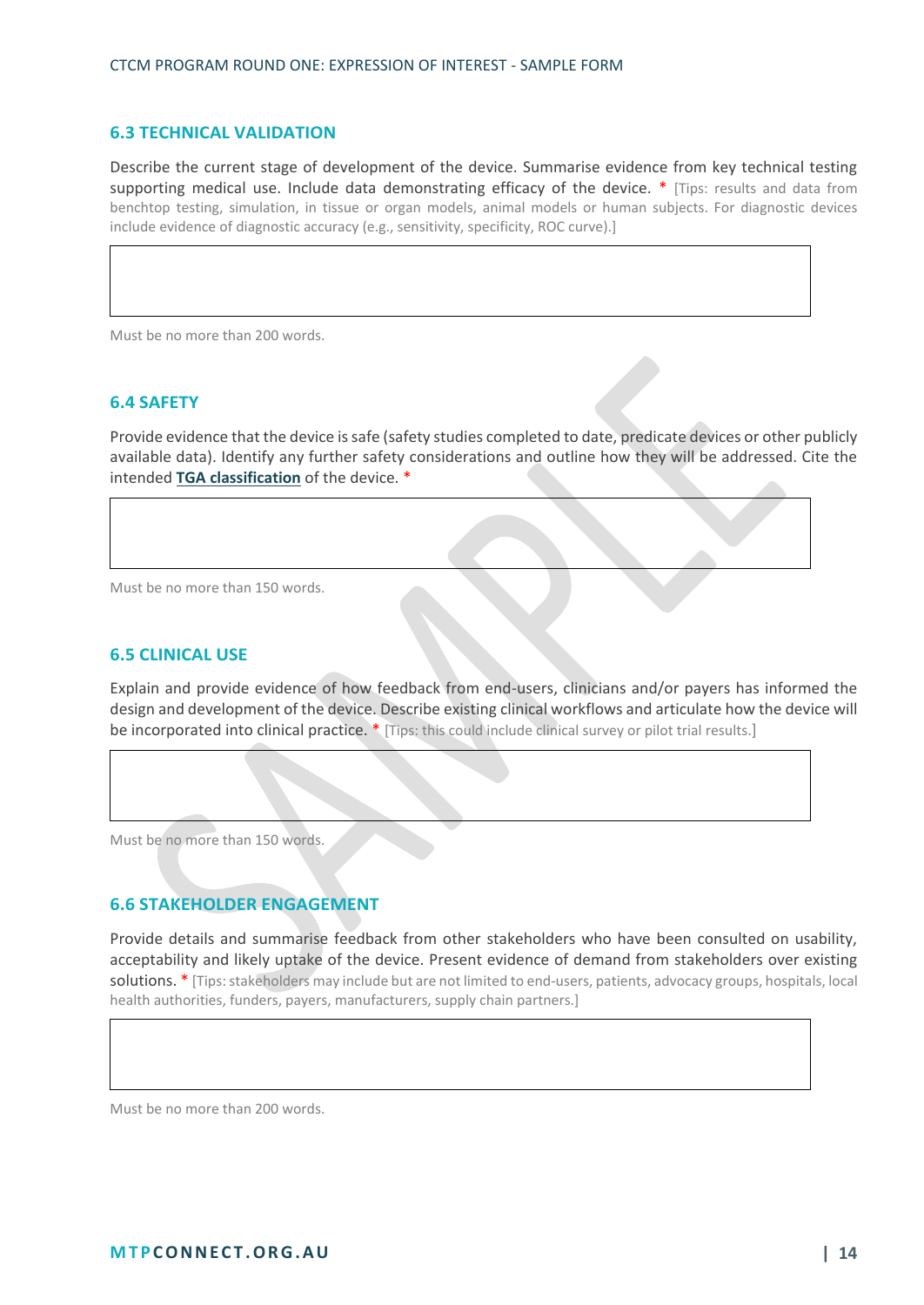#### <span id="page-14-0"></span>**6.7 SCALABILITY**

Provide estimated production costs, and outline intended manufacturing plans and/or partners or other factors that will enable the implementation of your device at scale. \* [Tips: other factors may include supply chain, distribution, shelf life.]

Must be no more than 150 words.

Describe barriers to implementation and/or adoption and how you will address and overcome these. \*

Must be no more than 150 words.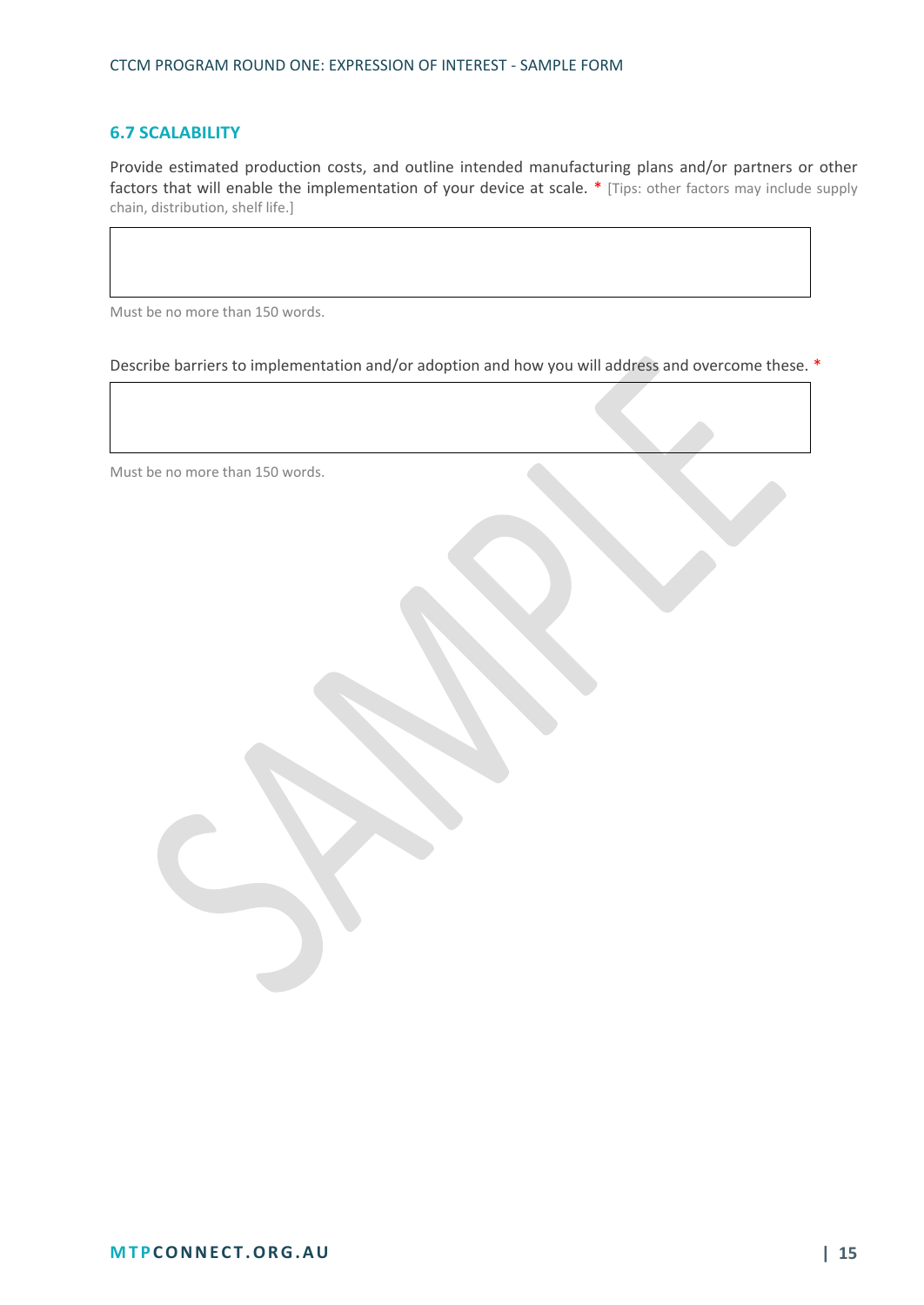## <span id="page-15-0"></span>**7.0 PROJECT PLAN**

#### <span id="page-15-1"></span>**7.1 PROJECT PLAN**

Outline and briefly justify the proposed project plan, list milestones/key activities, timings and key deliverables and outcomes. \*

Must be no more than 300 words.

Describe how your project will achieve commercial proof-of-concept or reach other important translation/commercialisation milestones by the completion of the funding period. \* [Tips: include any activities that a potential partner or investor or end-user has indicated would support the achievement of commercial proof-ofconcept]

Must be no more than 200 words.

#### <span id="page-15-2"></span>**7.2 PROJECT RISKS**

Indicate the major risks associated with the project and strategies to manage or mitigate the risks. \* [Tips: types of risk to consider including stage of development, safety, regulatory, technical, implementation, commercialisation, key personnel, infrastructure, COVID-19 impacts etc.]

Must be no more than 150 words.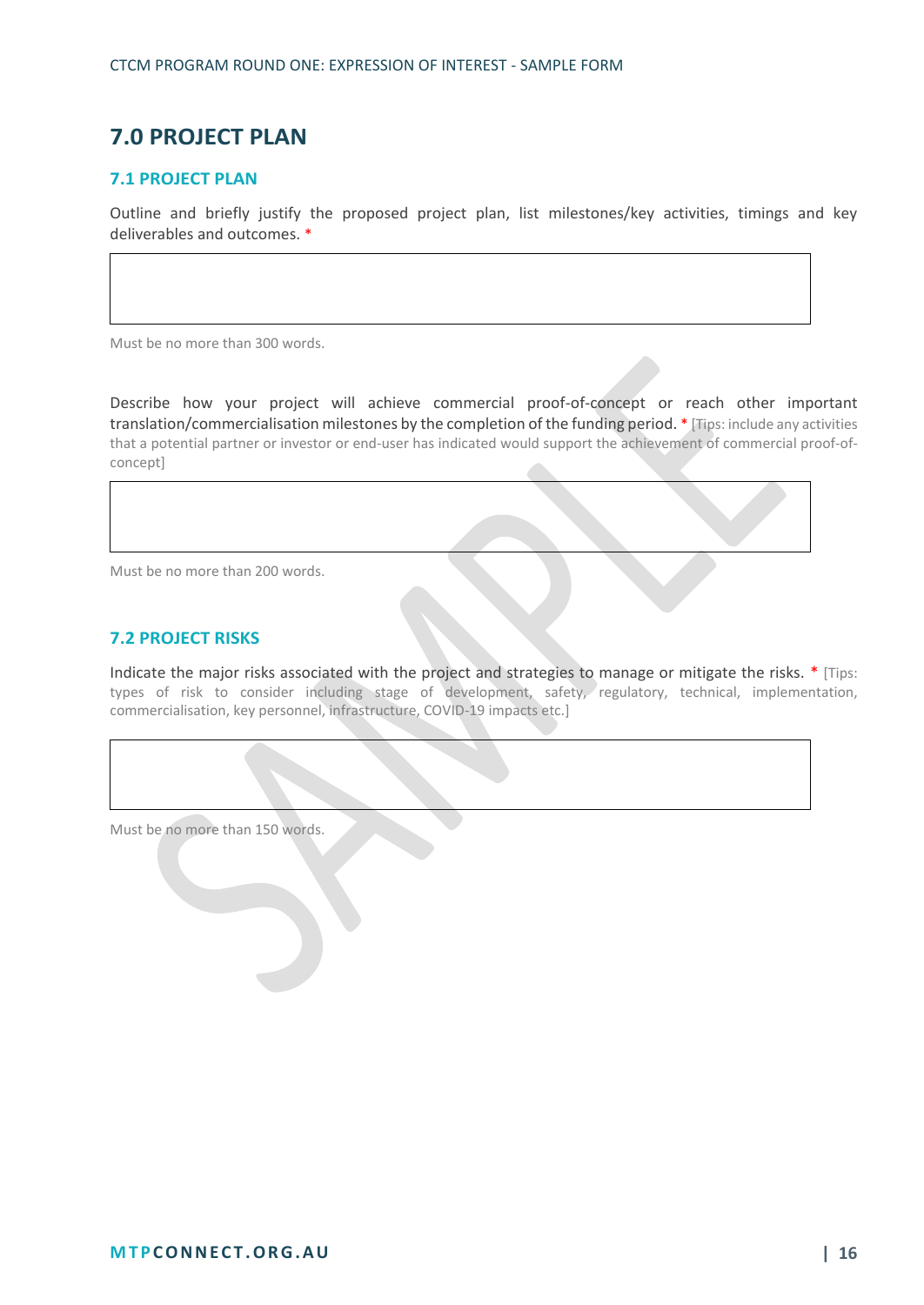## <span id="page-16-0"></span>**8.0 TRANSLATION AND COMMERCIALISATION**

#### <span id="page-16-1"></span>**8.1 INTELLECTUAL PROPERTY (IP) STRATEGY**

Has the innovation been disclosed? \*

 $\Box$  Yes  $\Box$  No

If yes, tick all that apply: \*

◯ Academic Technology Transfer Office (if applicable, describe outcomes below)

◯ Conference

◯ Publication

◯ Patent

◯ Other (please describe)

Provide details of the disclosure. \*

Must be no more than 100 words.

Is patent filing part of your IP protection strategy?

☐ Yes ☐ No ☐ Unsure

If patent filing is part of your IP protection strategy, have any patent applications already been filed? \*

☐ Yes ☐ No

If patent/s have been filed, provide details in the table below. \* [Tips: provide the PATENTSCOPE reference for PCT applications, or national patent office references for non-PCT applications.]

| Patent ID | Priority<br>Date | <b>Status</b><br>(Provisional,<br>PCT, National<br>Phase,<br>Granted) | Type<br>(device, system, method of<br>use, method of<br>manufacture, software,<br>other) | Ownership | Reference<br>(URL) |
|-----------|------------------|-----------------------------------------------------------------------|------------------------------------------------------------------------------------------|-----------|--------------------|
|           |                  |                                                                       |                                                                                          |           |                    |
| ٠         |                  |                                                                       |                                                                                          |           |                    |

Please comment on the status of your current portfolio and future patent strategy and, if applicable, describe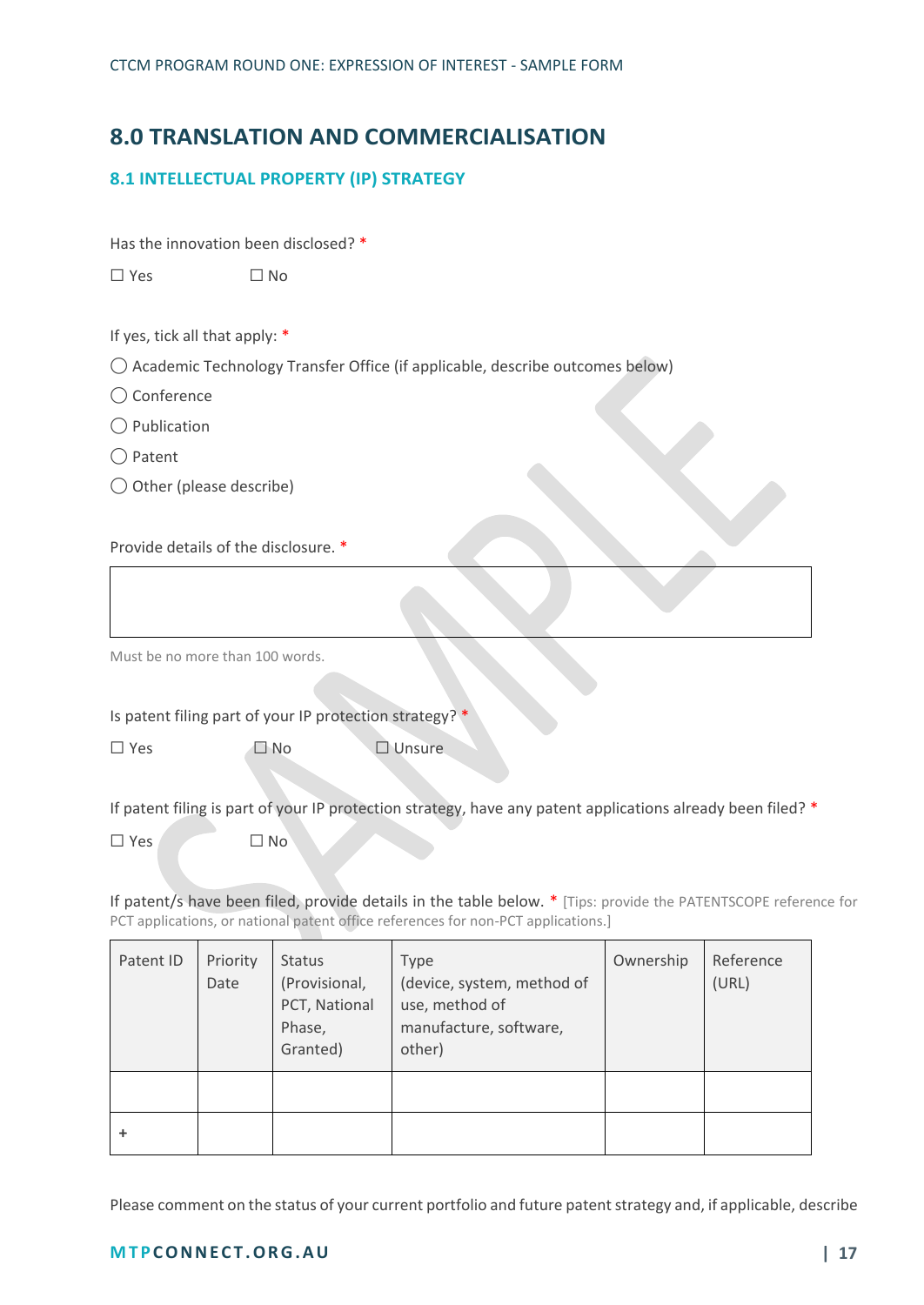#### CTCM PROGRAM ROUND ONE: EXPRESSION OF INTEREST - SAMPLE FORM

the IP strategy to protect your innovations and proprietary knowledge and information other than patents. \* [Tips: geographic coverage, breadth of claims, freedom to operate, findings of **[International Search Reports \(ISR\).](https://www.ipaustralia.gov.au/patents/applying-patent/international-application-process/search-report-and-written-opinion)**  Other forms of IP include know-how, copyrights, trade secrets, trademarks, designs, and circuit layouts.]

Must be no more than 150 words.

If a patent has not, or will not, be filed, describe the IP strategy to protect your innovation and proprietary knowledge and information. \* [Tips: other forms of IP include know-how, copyright, trade secrets, designs, and circuit layouts.]

Must be no more than 150 words.

Please comment on the ownership and/or the legal right to access and use the relevant background and project IP for research purposes and for commercial exploitation of your product/solution. \* [Tips: IP ownership and legal arrangement may be detailed in staff contracts and agreements e.g., Inter-Institutional Agreement, Collaboration Agreement, Patent Exploitation Agreement, Material Transfer Agreement.]

Must be no more than 150 words.

#### <span id="page-17-0"></span>**8.2 CLINICAL DEVELOPMENT AND REGULATORY STRATEGY**

Detail the clinical development plan for your device. \* [Tips: for example, include endpoints and clinical outcome claims, associated timeframes, cost per phase.]

Must be no more than 150 words.

Describe the regulatory pathway for your device and any plans already in place.  $*$  [Tips: for example, if you or a partner will be responsible for regulatory filing, completed or intended interactions with regulatory authorities, predicate devices, safety and other supporting studies to ISO/GLP standards.]

Must be no more than 150 words.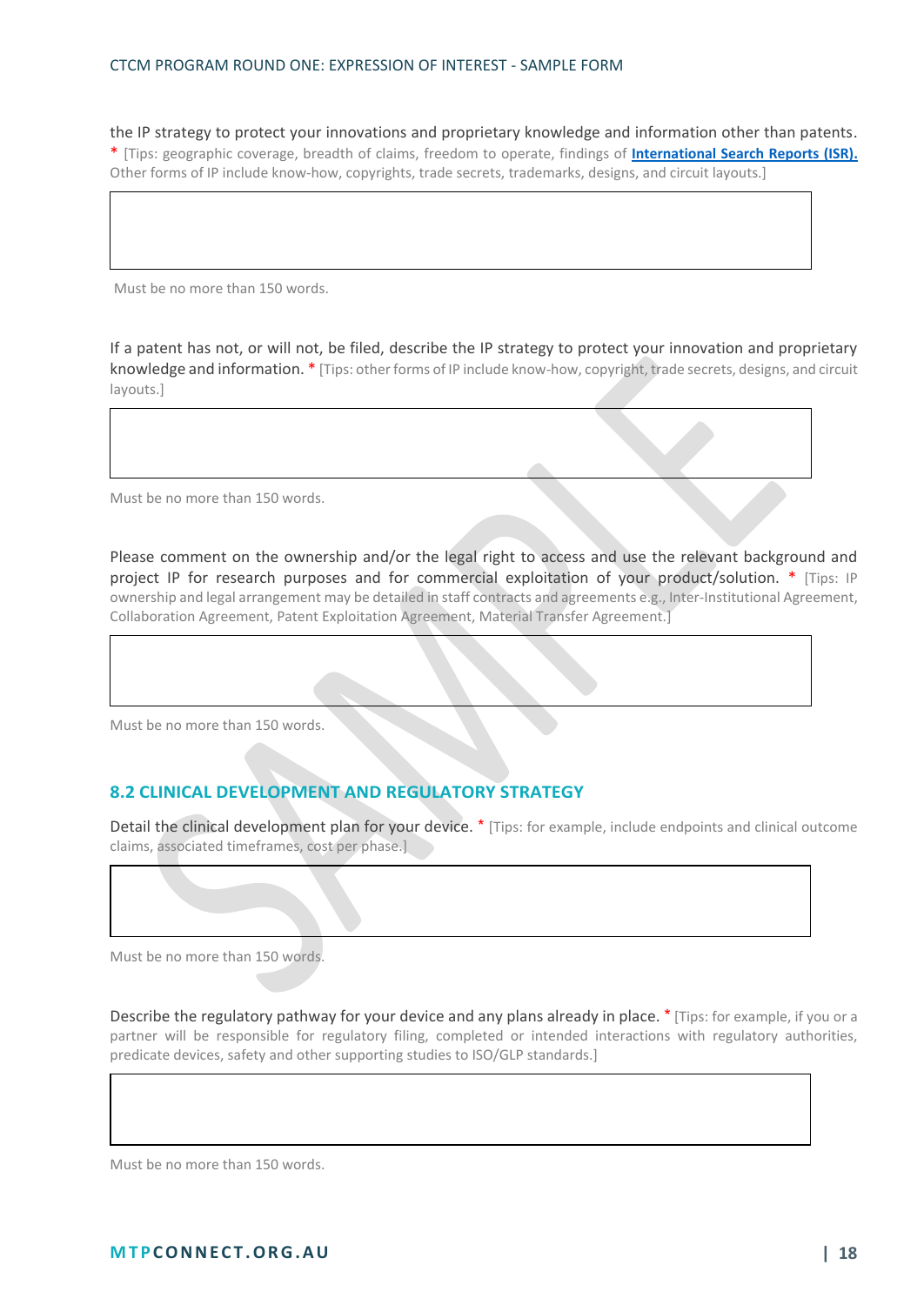#### <span id="page-18-0"></span>**8.3 OPPORTUNITY AND STRATEGY**

Describe which markets will be targeted for your device. Indicate the size and value of the markets of interest in detail (e.g., Australia, USA and/or other major markets). \* [Tips: provide justification for your estimates. Include the total available market, the serviceable addressable market and the serviceable obtainable market.]

Must be no more than 150 words.

Describe your business model and the commercialisation strategy you will implement upon the completion of the CTCM funded project. Describe who will pay for the device, how they will pay and how you will access customers. \* [Tips: commercialisation strategy could involve partnerships, license or sale of IP, organic growth, or an alternative go-to-market/exit strategy. If aligned with your strategy, outline why the product/solution will be attractive to venture capital firms or other investors. For business models taking a product/solution to market, provide evidence of willingness to pay, which may be demonstrated by e.g., voice of customer studies or adoption of similar solutions.]

Must be no more than 300 words.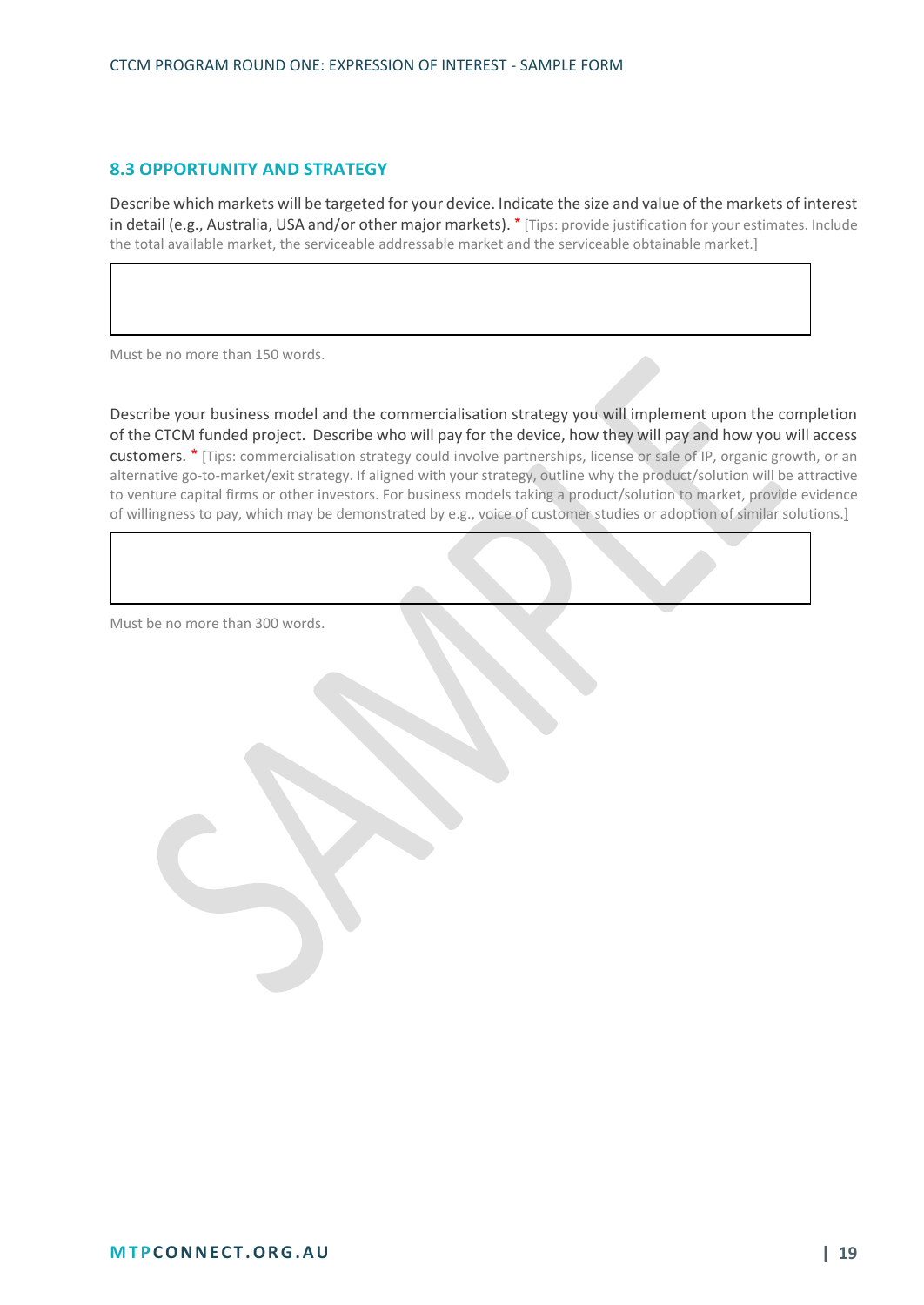## <span id="page-19-0"></span>**9.0 TEAM AND CAPABILITIES**

#### <span id="page-19-1"></span>**9.1 PROJECT TEAM COMPOSITION**

List the entire team required to deliver your proposed CTCM project. \* [Tips: for example, researchers, partners, collaborators, consultants, IP owners, manufacturers, contractors (e.g., CROs), distributors, designers etc. If the resource is yet to be identified, indicate with 'to be determined (TBD)' or similar. As a guide to completing FTEs, an individual working full-time on the project will represent 1.0 in the FTE column.]

| Name and Position | Organisation | Role within Project | FTE on CTCM project |
|-------------------|--------------|---------------------|---------------------|
|                   |              |                     |                     |
|                   |              |                     |                     |

#### <span id="page-19-2"></span>**9.2 PROJECT TEAM EXPERIENCE**

Describe the requisite experience or track record of the team to achieve the proposed research and translational/commercial objectives of the project. \* [Tips: refer to the experience and track record of the entire team, not just the project lead.]

Must be no more than 250 words.

#### <span id="page-19-3"></span>**9.3 PROJECT TEAM DIVERSITY**

Describe the diversity of your team with respect to, but not limited to, gender, career stage and/or different cultural backgrounds. Describe what your team's diversity brings to the project. Outline your plan for addressing diversity and inclusion into the future.  $*$  [Tips: outline any programs operating within your institution/organisation which promote and encourage diversity, and any specific involvement team members have in such programs.<sup>1</sup>

Must be no more than 100 words.

#### <span id="page-19-4"></span>**9.4 RESOURCES AND INFRASTRUCTURE**

What resources and infrastructure do you have access to in order to achieve the objectives of your proposed project? \* [Tips: describe capacity, capabilities, major equipment required, laboratory set-ups, animal models, data sets etc., and align with your project plan.]

Must be no more than 200 words.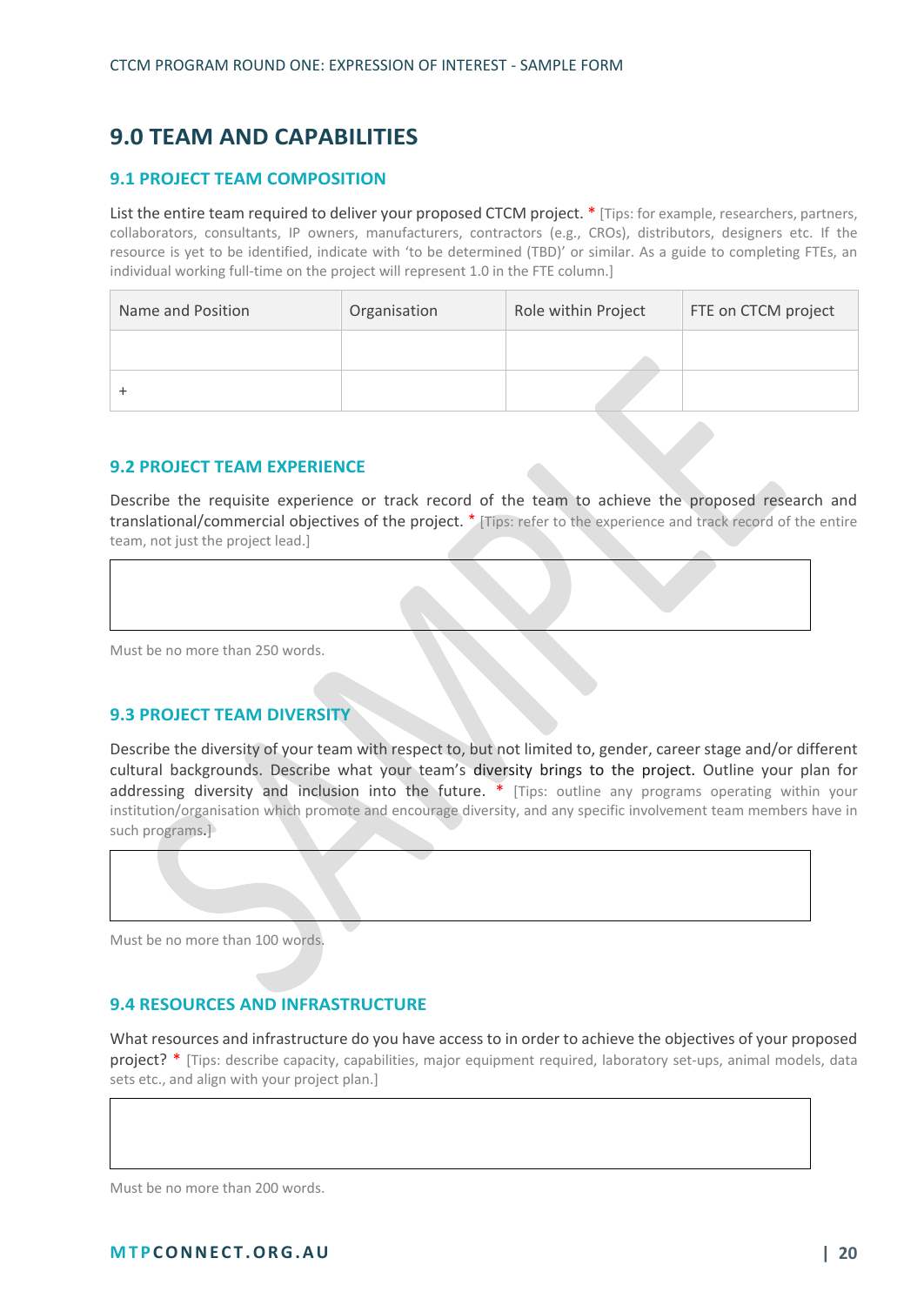## <span id="page-20-0"></span>**10.0 ACKNOWLEDGEMENT AND AUTHORISATION**

#### <span id="page-20-1"></span>**10.1 CONFLICT OF INTEREST**

Do the project lead, any other investigators and/or key individuals in the applicant organisation (CEO, CSO, Board) have any conflict of interest with regard to the CTCM Program, MTPConnect, CTCM Steering Committee, CTCM Partners and/or the MRFF Program? \*

 $\square$  Yes  $\square$  No

If yes, please detail any perceived or actual conflict of interest. \*

Must be no more than 200 words.

#### <span id="page-20-2"></span>**10.2 SUBMISSION TERMS/DECLARATION**

I am authorised on behalf of the applicant to submit this CTCM EOI and I certify that the information in this application and attachments is, to the best of my knowledge, true and correct. I will notify MTPConnect of any changes to this information and any circumstances that may affect this application.

I acknowledge that MTPConnect may refer this application to external parties for assessment, reporting, advice, comment or for discussions regarding alternative or collaborative funding or partnering opportunities.

I acknowledge and agree that this application does not contain confidential information and will not be treated as confidential by MTPConnect. I confirm that consent has been granted for MTPConnect to use and disclose any personal information contained herein. Accordingly, MTPConnect may publish, use and disclose the contents of this application.

I understand that this is an expression of interest only and will not result in funding approval. Following evaluation, applicants may be invited to the next stage of the CTCM Program. Shortlisted applications will require further submission and review.

Any funding offers will be subject to MTPConnect's receipt of funding from the Commonwealth and the terms of MTPConnect's standard funding agreement with awardees.

#### **I have read and agree to the above** \*

 $\Box$  Yes  $\Box$  No

#### **Authorised representative**

| <b>Title</b> | <b>First Name</b> | Last Name |
|--------------|-------------------|-----------|
|              |                   |           |
| Organisation |                   |           |
|              |                   |           |
| Position     |                   |           |
|              |                   |           |
| Email        |                   |           |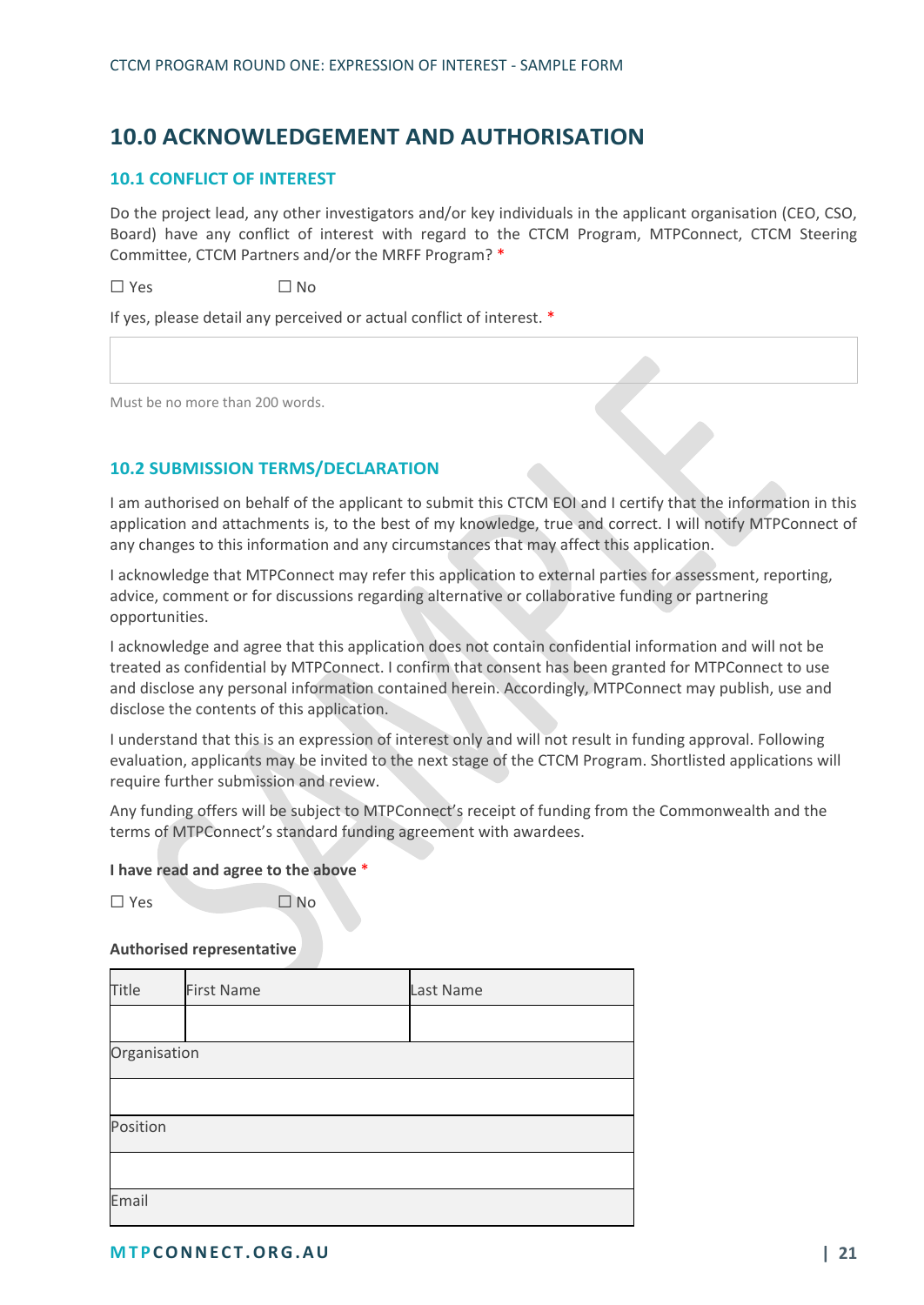**APPLICATION END**

**M T P C O N N E C T . O R G . A U | 22**